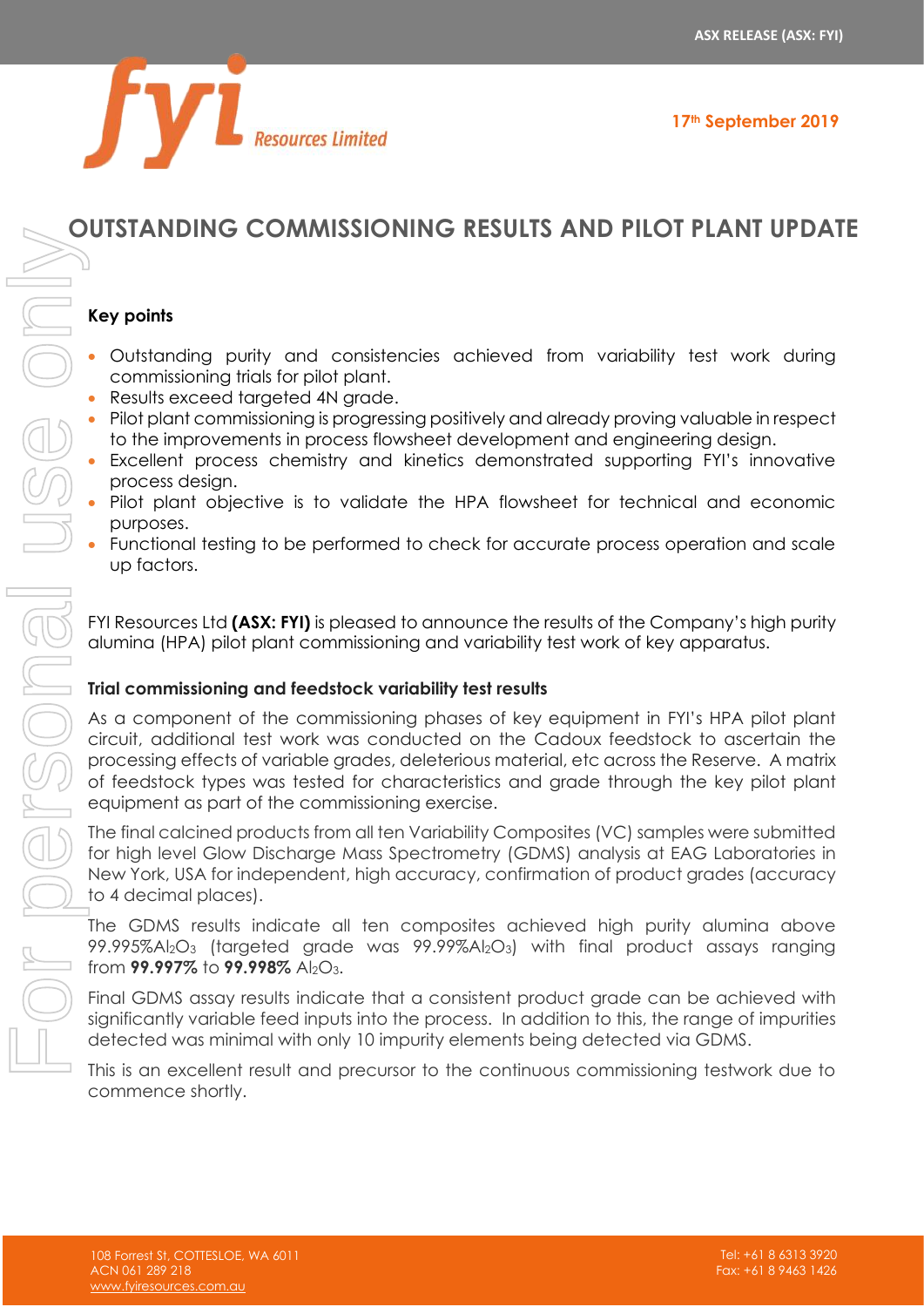

#### **Independent EAG laboratories GDMS results are shown in the table below:**

|                                                                                                                                                                                                                                                                                                                                                                                                                                                                                                                                                                                                                                                                                                                                                                                                                                                                                                                                                                                                                                                                                                                                                                                                                                                                                                                                                                                                                                                                                                                                                                  |             | Independent EAG laboratories GDMS results are shown in the table below:                                                                                                                                                                                                                                                                                                                                                                                                  |                  |  |
|------------------------------------------------------------------------------------------------------------------------------------------------------------------------------------------------------------------------------------------------------------------------------------------------------------------------------------------------------------------------------------------------------------------------------------------------------------------------------------------------------------------------------------------------------------------------------------------------------------------------------------------------------------------------------------------------------------------------------------------------------------------------------------------------------------------------------------------------------------------------------------------------------------------------------------------------------------------------------------------------------------------------------------------------------------------------------------------------------------------------------------------------------------------------------------------------------------------------------------------------------------------------------------------------------------------------------------------------------------------------------------------------------------------------------------------------------------------------------------------------------------------------------------------------------------------|-------------|--------------------------------------------------------------------------------------------------------------------------------------------------------------------------------------------------------------------------------------------------------------------------------------------------------------------------------------------------------------------------------------------------------------------------------------------------------------------------|------------------|--|
| <b>Composite</b>                                                                                                                                                                                                                                                                                                                                                                                                                                                                                                                                                                                                                                                                                                                                                                                                                                                                                                                                                                                                                                                                                                                                                                                                                                                                                                                                                                                                                                                                                                                                                 | <b>GDMS</b> | <b>Variable feedstock source</b>                                                                                                                                                                                                                                                                                                                                                                                                                                         | <b>Composite</b> |  |
| Sample #                                                                                                                                                                                                                                                                                                                                                                                                                                                                                                                                                                                                                                                                                                                                                                                                                                                                                                                                                                                                                                                                                                                                                                                                                                                                                                                                                                                                                                                                                                                                                         | $Al_2O_3\%$ | Cadoux kaolin project                                                                                                                                                                                                                                                                                                                                                                                                                                                    | Hole ID          |  |
| VC1                                                                                                                                                                                                                                                                                                                                                                                                                                                                                                                                                                                                                                                                                                                                                                                                                                                                                                                                                                                                                                                                                                                                                                                                                                                                                                                                                                                                                                                                                                                                                              | 99.9976     | First 3-year Mine Plan - South, High Iron                                                                                                                                                                                                                                                                                                                                                                                                                                | CXRC027          |  |
| VC2                                                                                                                                                                                                                                                                                                                                                                                                                                                                                                                                                                                                                                                                                                                                                                                                                                                                                                                                                                                                                                                                                                                                                                                                                                                                                                                                                                                                                                                                                                                                                              | 99.9971     | First 3-year Mine Plan - Central, Shallow, Low Potassium                                                                                                                                                                                                                                                                                                                                                                                                                 | CXRC041/042      |  |
| VC <sub>3</sub>                                                                                                                                                                                                                                                                                                                                                                                                                                                                                                                                                                                                                                                                                                                                                                                                                                                                                                                                                                                                                                                                                                                                                                                                                                                                                                                                                                                                                                                                                                                                                  | 99.9976     | First 3-year Mine Plan - East, Deep                                                                                                                                                                                                                                                                                                                                                                                                                                      | CXRC043          |  |
| VC4                                                                                                                                                                                                                                                                                                                                                                                                                                                                                                                                                                                                                                                                                                                                                                                                                                                                                                                                                                                                                                                                                                                                                                                                                                                                                                                                                                                                                                                                                                                                                              | 99.9981     | First 3-year Mine Plan - Central                                                                                                                                                                                                                                                                                                                                                                                                                                         | CXRC045          |  |
| VC5                                                                                                                                                                                                                                                                                                                                                                                                                                                                                                                                                                                                                                                                                                                                                                                                                                                                                                                                                                                                                                                                                                                                                                                                                                                                                                                                                                                                                                                                                                                                                              | 99.9972     | First 3-year Mine Plan - North, Shallow                                                                                                                                                                                                                                                                                                                                                                                                                                  | CXRC057/058      |  |
| VC6                                                                                                                                                                                                                                                                                                                                                                                                                                                                                                                                                                                                                                                                                                                                                                                                                                                                                                                                                                                                                                                                                                                                                                                                                                                                                                                                                                                                                                                                                                                                                              | 99.9977     | First 3-year Mine Plan - North, Deep                                                                                                                                                                                                                                                                                                                                                                                                                                     | CXRC057          |  |
| VC7                                                                                                                                                                                                                                                                                                                                                                                                                                                                                                                                                                                                                                                                                                                                                                                                                                                                                                                                                                                                                                                                                                                                                                                                                                                                                                                                                                                                                                                                                                                                                              | 99.9977     | Very Deep, Low Aluminium, High Potassium                                                                                                                                                                                                                                                                                                                                                                                                                                 | CXRC046          |  |
| VC8                                                                                                                                                                                                                                                                                                                                                                                                                                                                                                                                                                                                                                                                                                                                                                                                                                                                                                                                                                                                                                                                                                                                                                                                                                                                                                                                                                                                                                                                                                                                                              | 99.9977     | High Aluminium, Low Iron, High Titanium                                                                                                                                                                                                                                                                                                                                                                                                                                  | CXRC040          |  |
| VC9                                                                                                                                                                                                                                                                                                                                                                                                                                                                                                                                                                                                                                                                                                                                                                                                                                                                                                                                                                                                                                                                                                                                                                                                                                                                                                                                                                                                                                                                                                                                                              | 99.9977     | First 3-year Mine Plan - Central, Deep                                                                                                                                                                                                                                                                                                                                                                                                                                   | CXRC042          |  |
| <b>VC10</b>                                                                                                                                                                                                                                                                                                                                                                                                                                                                                                                                                                                                                                                                                                                                                                                                                                                                                                                                                                                                                                                                                                                                                                                                                                                                                                                                                                                                                                                                                                                                                      | 99.9975     | High Titanium                                                                                                                                                                                                                                                                                                                                                                                                                                                            | CXRC039          |  |
| anticipating from this study. We really tried hard to stress test the project feedstock as we<br>as the process flowsheet and pilot equipment, however the results are indeed a gred<br>accomplishment and demonstrate how effective and efficient our process is.<br>The most encouraging aspect of these results is the positive implications for the outcome of<br>the continuous pilot plant trial production that is due to commence shortly. The trial<br>production will really be put in the spotlight and if the results approximate the grade<br>achieved in the commissioning and variation study, we will be very pleased."<br>Commissioning of pilot plant and equipment<br>FYI's flowsheet design for HPA production utilises standard, off-the-shelf, plant an<br>equipment. However, the Company's innovative advantage is in the flowsheet design an<br>sequencing of the of the process. FYI's pilot plant has completed construction and<br>currently being commissioned as a small-scale continuous production facility. In its pilo<br>phase of testwork the plant will be operated to conceptually test FYI's flowsheet, and th<br>various components that make up the engineered design, in order to replicate full-scal<br>production.<br>FYI's metallurgical project manager, Independent Metallurgical Operations (IMO),<br>finalising systematic commissioning of the individual components of the process design t<br>ensure that all aspects of the flowsheet and equipment work correctly ahead of the<br>continuous pilot trials. |             |                                                                                                                                                                                                                                                                                                                                                                                                                                                                          |                  |  |
|                                                                                                                                                                                                                                                                                                                                                                                                                                                                                                                                                                                                                                                                                                                                                                                                                                                                                                                                                                                                                                                                                                                                                                                                                                                                                                                                                                                                                                                                                                                                                                  |             | The commissioning phase is effectively the process of planning, testing, adjusting, verifying<br>troubleshooting and training of all the various individual apparatus and elements or<br>equipment used in the pilot plant individually and then as an entire flowsheet to provide<br>facility that operates as a fully functional system as per the project design and requiremen<br>and to improve plant efficiency and best operating practices and to ensure safety. |                  |  |

#### **Commissioning of pilot plant and equipment**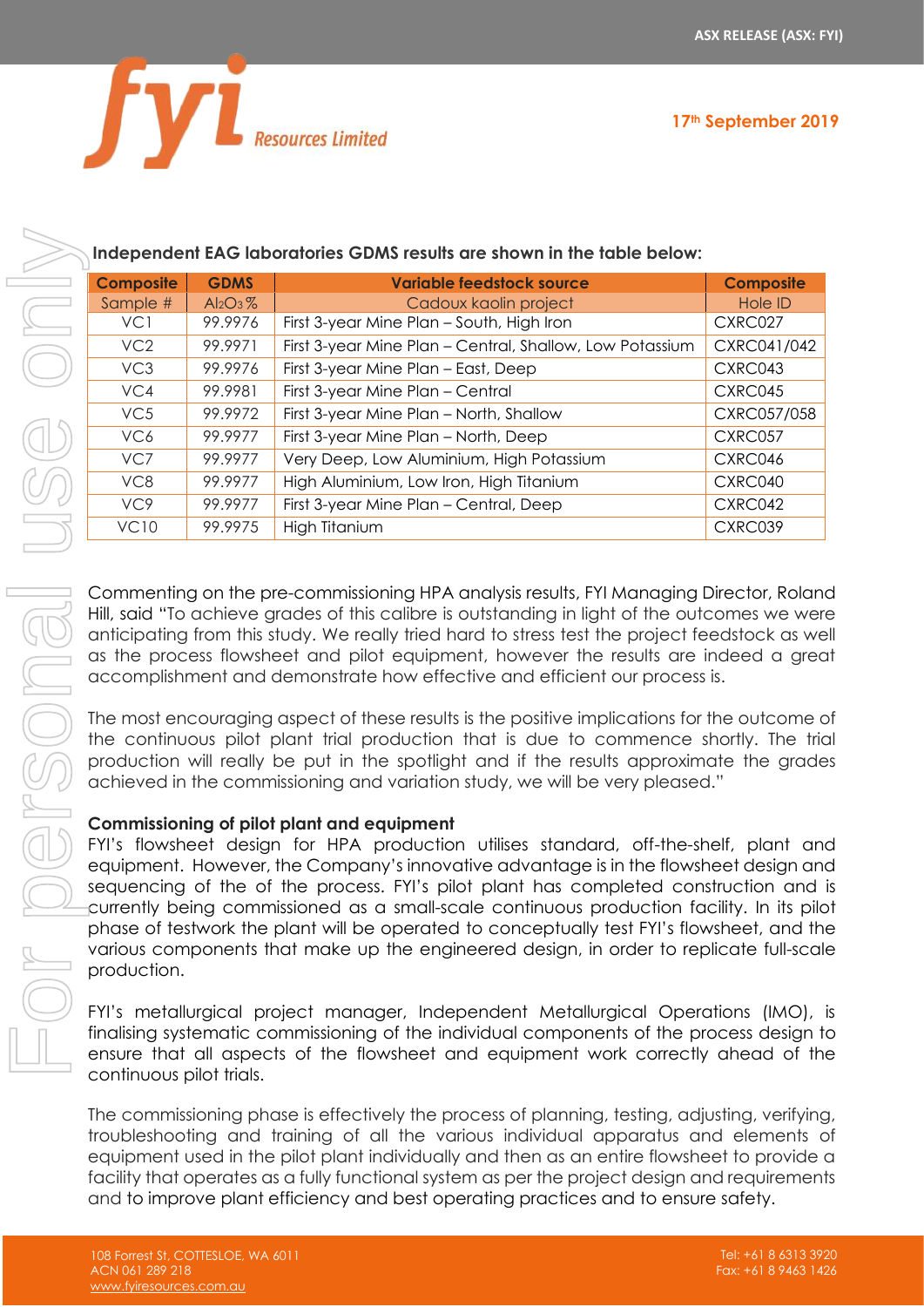

During the construction and pre-commissioning phases of the pilot plant, the study managers have encountered several critical challenges in the process characteristics and material handling performance of the HPA material that in ordinary circumstances would have a material impact on the process efficiency. These results will be incorporated into the pilot plant testing with the expectation of making a positive impact to the proficiency and economics of the project.

The pilot plant is scheduled to commence continuous production and product trailing as soon as practical once IMO provides sign-off on the commissioning and is targeting the end of November and first week of October.

The end product (HPA) resulting from the pilot plant will be forwarded to selected potential customers for their internal quality and application qualification testing.

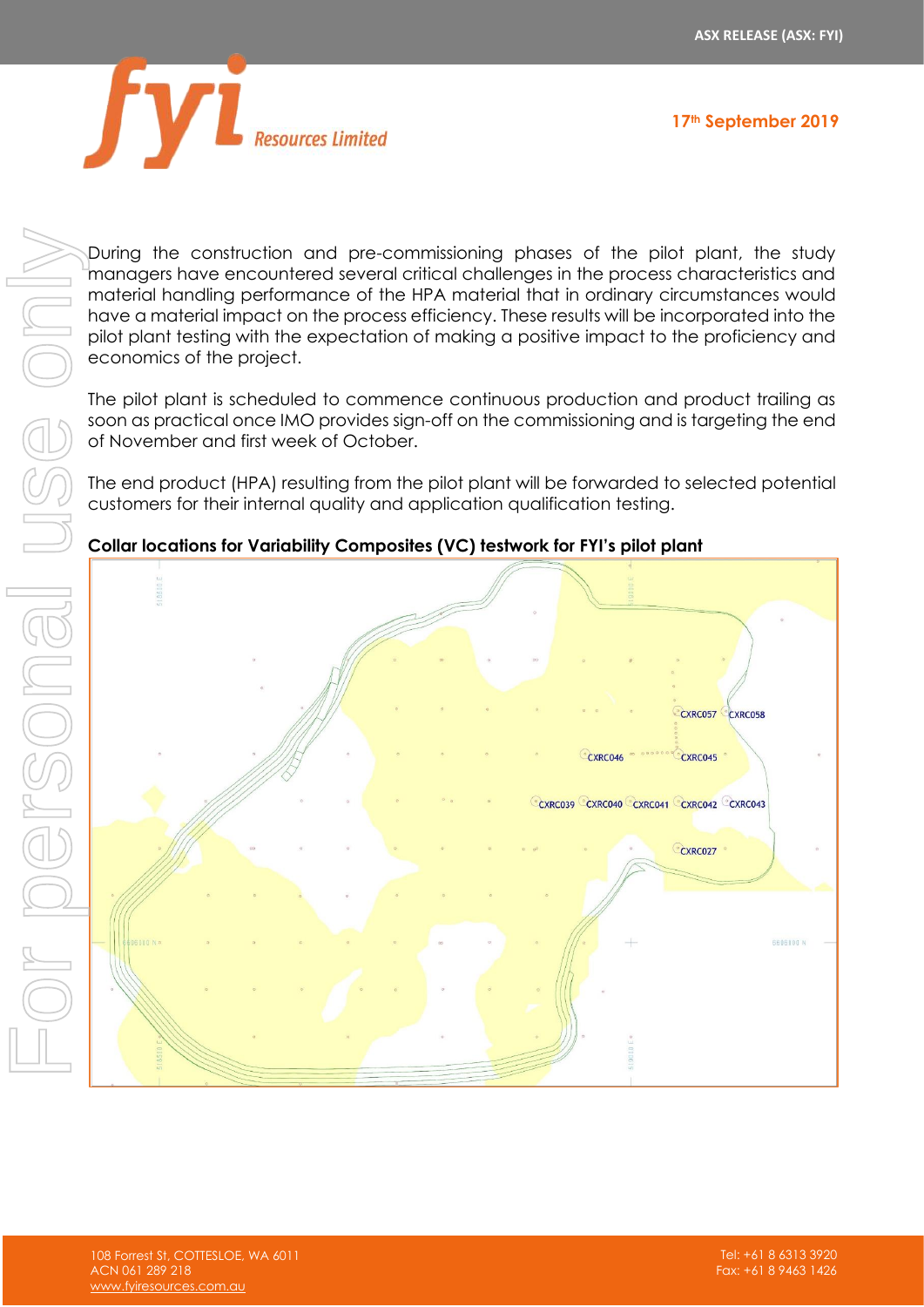



#### **For more information please contact:**

**Roland Hill** Managing Director Tel: +61 414 666 178 [roland.hill@fyiresources.com.au](mailto:roland.hill@fyiresources.com.au) **Simon Hinsley** Investor & Media Relations Tel: 0401 809 653 [simon@nwrcommunications.com.au](mailto:simon@nwrcommunications.com.au)

#### **About FYI Resources Limited**

FYI's is positioning itself to be a significant producer of high purity alumina (4N or HPA) in the rapidly developing LED, electric vehicle, smartphone and television screen as well as other associated high-tech product markets.

The foundation of FYI's HPA strategy is the superior quality aluminous clay (kaolin) deposit at Cadoux and positive response that the feedstock has to the Company's innovative and integrated processing flowsheet utilising uncomplicated moderate temperature and atmospheric pressure technologies. The strategy's quality attributes combine resulting in world class HPA project potential.

FYI is progressing positively with its definitive Feasibility Studies (DFS) and pilot plant production studies supporting a planned production of 8,000 tonnes per year of 4N and 5N HPA.

#### **Competent Persons Statements**

#### **Metallurgy**

The information in this report that relates to metallurgy and metallurgical test work is based on information reviewed and compiled by Mr Daryl Evans, a Competent Person who is a Fellow of the Australian Institute of Mining and Metallurgy (AusIMM). Mr Evans is an employee of Independent Metallurgical Operations Pty Ltd, and is a contractor to FYI. Mr Evans has sufficient experience that is relevant to this style of processing and type of deposit under consideration, and to the activity that he has undertaken to qualify as a Competent Person as defined in the 2012 Edition of the "Australasian Code for the Reporting of Exploration Results, Mineral Resources and Ore Reserves". For more informalion please contact:<br>
Moreophy Theodor Institute in results are available to previous metallurgical results are available to previous metallurgical results are available to provide the Company of the Compan website at [www.fyiresources.com.au](http://www.fyiresources.com.au/) .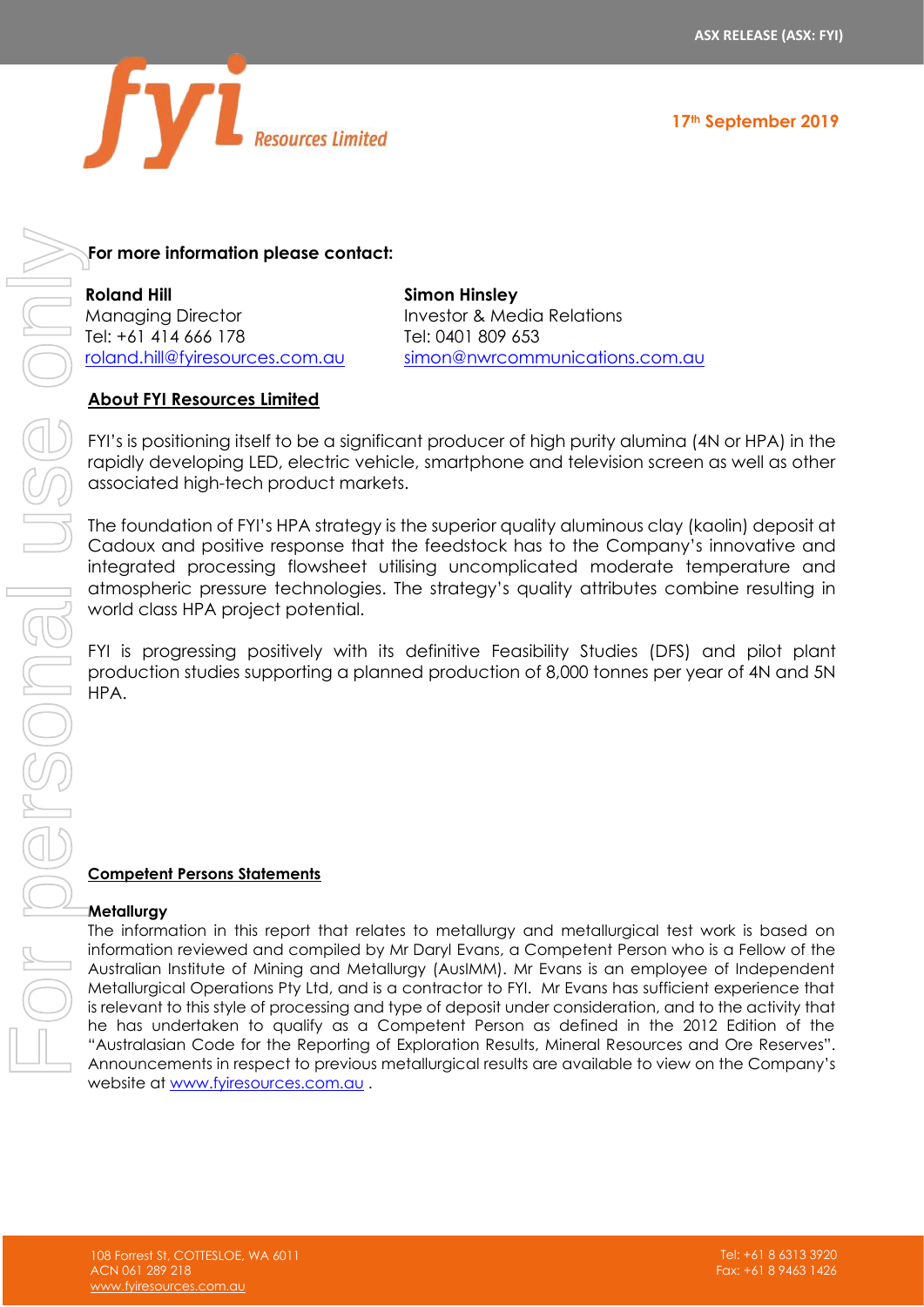

# **JORC Code, 2012 Edition – Table 1**

#### **Section 1 Sampling Techniques and Data**

| Criteria                             | Commentary                                                                                                                                                                                                                                                                                                           |
|--------------------------------------|----------------------------------------------------------------------------------------------------------------------------------------------------------------------------------------------------------------------------------------------------------------------------------------------------------------------|
| <b>Sampling techniques</b>           | Drilling sampling was previously reported (ASX: 9.7.2018).                                                                                                                                                                                                                                                           |
|                                      | Metallurgical test work applied to the recovered drilling samples is intended to<br>determine aluminium leach and precipitation characteristics of the kaolin. Sample<br>preparation and metallurgical test work was performed by Independent Metallurgical<br>Operations Pty Ltd (IMO) in Perth, Western Australia. |
| <b>Drilling techniques</b>           | Previously reported (ASX: 9.7.2018).                                                                                                                                                                                                                                                                                 |
| <b>Drill sample recovery</b>         | Previously reported (ASX: 9.7.2018).                                                                                                                                                                                                                                                                                 |
| Logging                              | Previously reported (ASX: 9.7.2018).                                                                                                                                                                                                                                                                                 |
| Sub-sampling                         | Drilling sampling was previously reported (ASX: 13.3.2019).                                                                                                                                                                                                                                                          |
| techniques and<br>sample preparation | The sampling techniques for the metallurgical test work was in line with industry<br>standards in determining composite samples representative of the resource. This<br>included drying and splitting of individual samples and then compositing into<br>representative samples.                                     |
|                                      | The sampling procedures were under the control of qualified and experienced IMO<br>employees and considered adequate for the intended metallurgical test work.                                                                                                                                                       |
|                                      | Master composite samples were prepared representing the Cadoux resource with<br>alumina feed grades ranging from 21.5% to 21.2% but with variable deleterious materials<br>to test the upper limits of the flowsheet design.                                                                                         |
|                                      | The composites underwent a stage of attritioning with the products screened to<br>generate fine and coarse size fractions.                                                                                                                                                                                           |
|                                      | The fine attritioned product underwent one stage of calcination to convert kaolin clay<br>to metakaolin. The calcined product was leached with hydrochloric acid at<br>temperature.                                                                                                                                  |
|                                      | The leach liquor underwent a series of precipitation stages, involving hydrogen chloride<br>gas being sparged through the leach liquor allowing the precipitation of solid aluminium<br>chloride.                                                                                                                    |
|                                      | Conversion of the final solid aluminium chloride to alumina involved a two-stage<br>calcination process with the final product achieving ranges from 99.9971% to 99.9981 %<br>Al <sub>2</sub> O <sub>3</sub> purity.                                                                                                 |
|                                      | Sizes and representative nature of the samples is considered appropriate.                                                                                                                                                                                                                                            |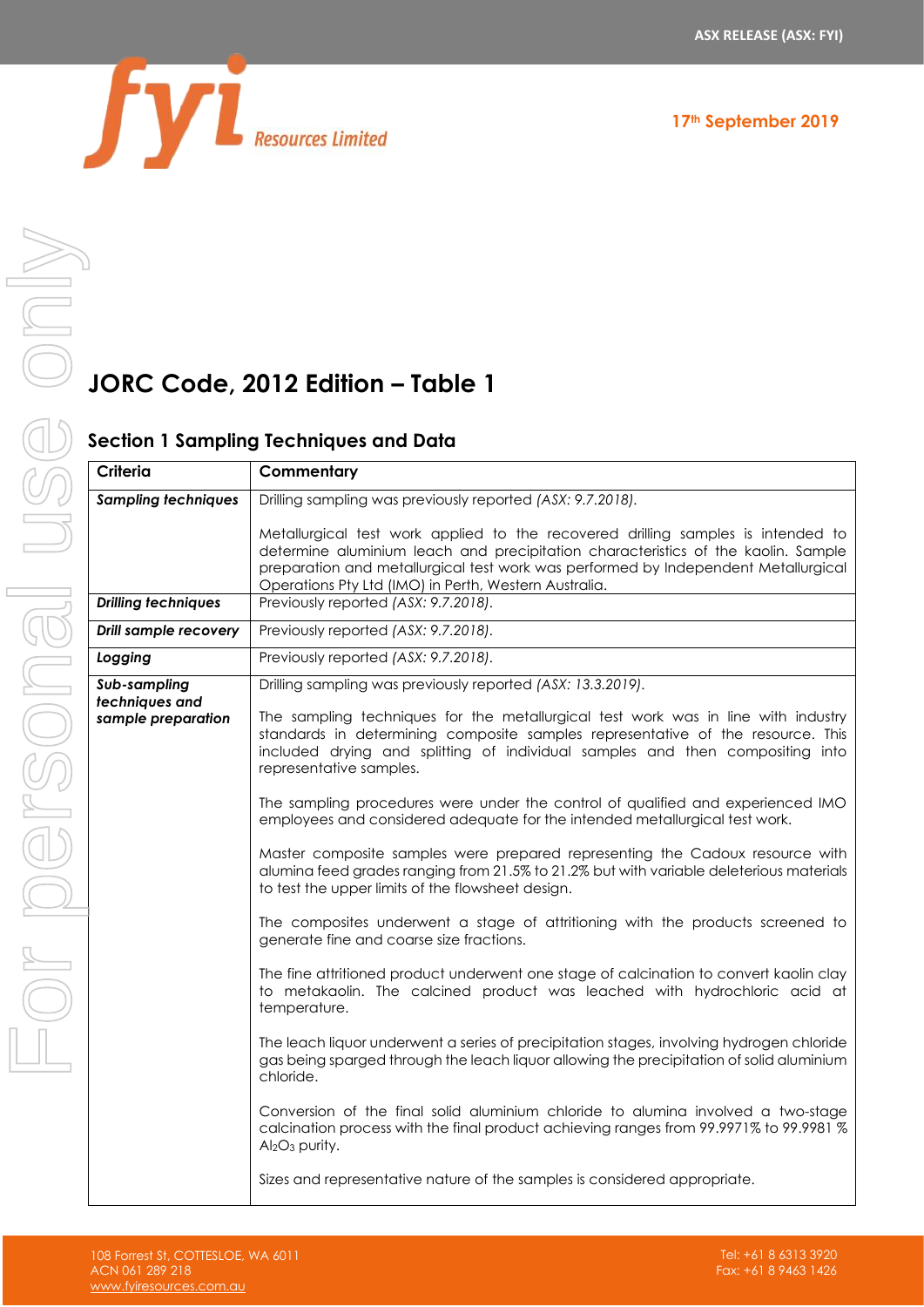

|  |  |  |  | 17 <sup>th</sup> September 2019 |  |
|--|--|--|--|---------------------------------|--|
|--|--|--|--|---------------------------------|--|

| <b>Criteria</b>                                               | Commentary                                                                                                                                                                                                                                                                                                                                        |
|---------------------------------------------------------------|---------------------------------------------------------------------------------------------------------------------------------------------------------------------------------------------------------------------------------------------------------------------------------------------------------------------------------------------------|
|                                                               | All procedural work and preparation was conducted under strict controls and<br>supervision. All testwork was conducted under test conditions by qualified and<br>experienced technicians and overseen by qualified managers including Mr Alex Borger<br>and Mr Daryl Evans (Independent Metallurgical Operations Competent Person).               |
| Quality of assay data<br>and laboratory tests                 | Analysis for the leach test work was deemed appropriate for the detailed test work as it<br>was undertaken in laboratory environment with precision equipment and included<br>worldwide accepted controls.                                                                                                                                        |
|                                                               | Metallurgical reviews and testwork has been overseen and approved by Mr Alex Borger<br>- Metallurgical Project Manager and Metallurgical Competent Person - Mr Daryl Evans.                                                                                                                                                                       |
| <b>Verification of</b><br>sampling and<br>assaying            | The metallurgical test work was supervised by suitably qualified personnel under<br>laboratory conditions.<br>Primary data is captured on paper in the laboratory and then re-entered into<br>spreadsheet format by the supervising metallurgist, to then be loaded into the<br>company's database.<br>No adjustments are made to any assay data. |
| Location of data<br>points                                    | All samples used in the metallurgical test work have been accurately recorded by the<br>laboratory technician and checked by the supervising metallurgist.                                                                                                                                                                                        |
| Data spacing and<br>distribution                              | Industry standard sample distribution and source material representation methodology<br>has been applied.                                                                                                                                                                                                                                         |
| Orientation of data in<br>relation to geological<br>structure | Industry standard sample distribution and source material representation methodology<br>has been applied. The risk of sample bias is considered to be low.                                                                                                                                                                                        |
| Sample security                                               | All samples were under supervision at the laboratory. All residual sample material is<br>stored securely in sealed bags.                                                                                                                                                                                                                          |
| <b>Audits or reviews</b>                                      | Mr Evans has reviewed QAQC results and found these to be acceptable.                                                                                                                                                                                                                                                                              |

### **Section 2 Reporting of Exploration Results**

| Criteria                                             | Commentary                                                                                                                                                                                                                                                                                                                                                                                                                                                                                                                                                                                                                                                                                                                                                                                                                                                                                                                                                                                                                         |
|------------------------------------------------------|------------------------------------------------------------------------------------------------------------------------------------------------------------------------------------------------------------------------------------------------------------------------------------------------------------------------------------------------------------------------------------------------------------------------------------------------------------------------------------------------------------------------------------------------------------------------------------------------------------------------------------------------------------------------------------------------------------------------------------------------------------------------------------------------------------------------------------------------------------------------------------------------------------------------------------------------------------------------------------------------------------------------------------|
| <b>Mineral tenement</b><br>and land tenure<br>status | Previously reported (ASX: 9.7.2018).                                                                                                                                                                                                                                                                                                                                                                                                                                                                                                                                                                                                                                                                                                                                                                                                                                                                                                                                                                                               |
| <b>Exploration done</b><br>by other parties          | Previously reported (ASX: 9.7.2018).                                                                                                                                                                                                                                                                                                                                                                                                                                                                                                                                                                                                                                                                                                                                                                                                                                                                                                                                                                                               |
| Geology                                              | The project area is underlain by weathered granitoid Archaean rock of the Yilgarn<br>Granites is the likely parent material for the kaolin. Here, deep weathering of the<br>feldspathic and ferromagnesian minerals within the metamorphosed granitic has resulted<br>in the formation of kaolinite. There is no outcrop but recognizable granitoidal fragmental<br>rocks are sometimes present just below surface. The crust of the overburden comprises<br>gravel and sands over reddish to off white clay. White kaolin underlies the overburden<br>followed by weathered, partial oxidised and then fresh ganitoids at depth. The recent<br>drilling at the property has revealed a weathering profile which is very common in Western<br>Australia with the granitoid rocks, deeply weathered forming a leached, kaolinized zone<br>under a lateritic crust. Analysis at the Laboratory shows particle size distributions are typical<br>of "primary style" kaolins produced from weathered granites. The crust of overburden |